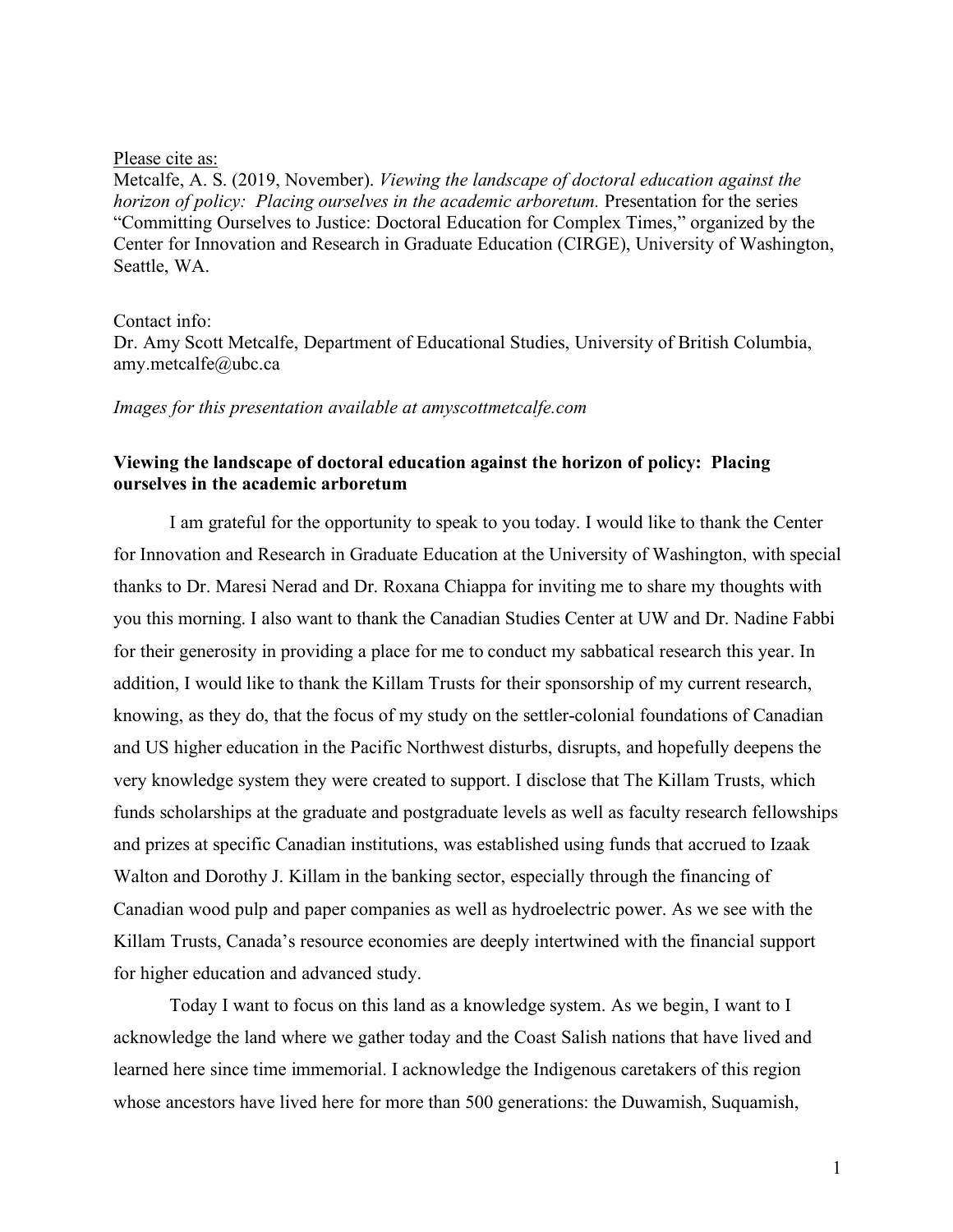Snoqualmie, and Puyallup, as well as the tribes of the Muckleshoot, Tulalip, other Coast Salish peoples.

I am an outsider in this place in many ways. I was born in Ohio, land of the Delaware, Lenape, Miami, Shawnee, and Wyandotte peoples. I have European ancestry and a family connection to more than 300 years of settlement in North America. I am a dual citizen of Canada and the US, working and living on the traditional, ancestral, and unceded territory of the Musqueam people at the site of the University of British Columbia's Vancouver campus.

As an immigrant, settler scholar I recognize that my inhabitation within the Canadian academy can also be understood as an occupation within Indigenous territory. By reading and listening to Indigenous colleagues and students, I realize that it is my responsibility to understand how I arrived here, and what I bring with me, literally and figuratively. I also recognize the limitations of my knowledge, including that my interest in knowing does not equate with the right to know in all cases. These stances, skills and deficits can be actively and collaboratively brought to bear on the ongoing processes of colonialism, specifically as constituted in the field of Education where I am located.

I have been invited to address the theme of this speaker series, "Committing Ourselves to Social Justice: Doctoral Education for Complex Times." In this first lecture of the series, I suggest that we draw upon Leigh Patel's observation in her book, *Decolonizing Educational Research: From Ownership to Answerability*, that educational researchers should hesitate to use the term "social justice" as it has become an empty signifier, or a signal for something quite different than what we intend. As well, Patel notes that the emphasis of critical scholarship is too often disassociated with the root causes of systemic inequality. She states, "In consideration of settler colonialism's specific needs for differential locations of vulnerability, erasure, and dehumanization, concepts like 'inclusion' and 'equity' seem dismally insufficient" (Patel, 2016, p. 89). We might add that in light of declining environmental stability, the normative baseline for higher education in late modernity requires deep reconsideration. Human rights are Indigenous rights, and Indigenous rights are planetary rights. These rights are often at odds with the principles and practices of Western science.

Some of our colleagues understand this all too well, and others may require alternative means to recognize that higher education operates within a landscape of obscured insufficiency. Academia is not only limited by under-representation, discrimination, and misunderstanding. We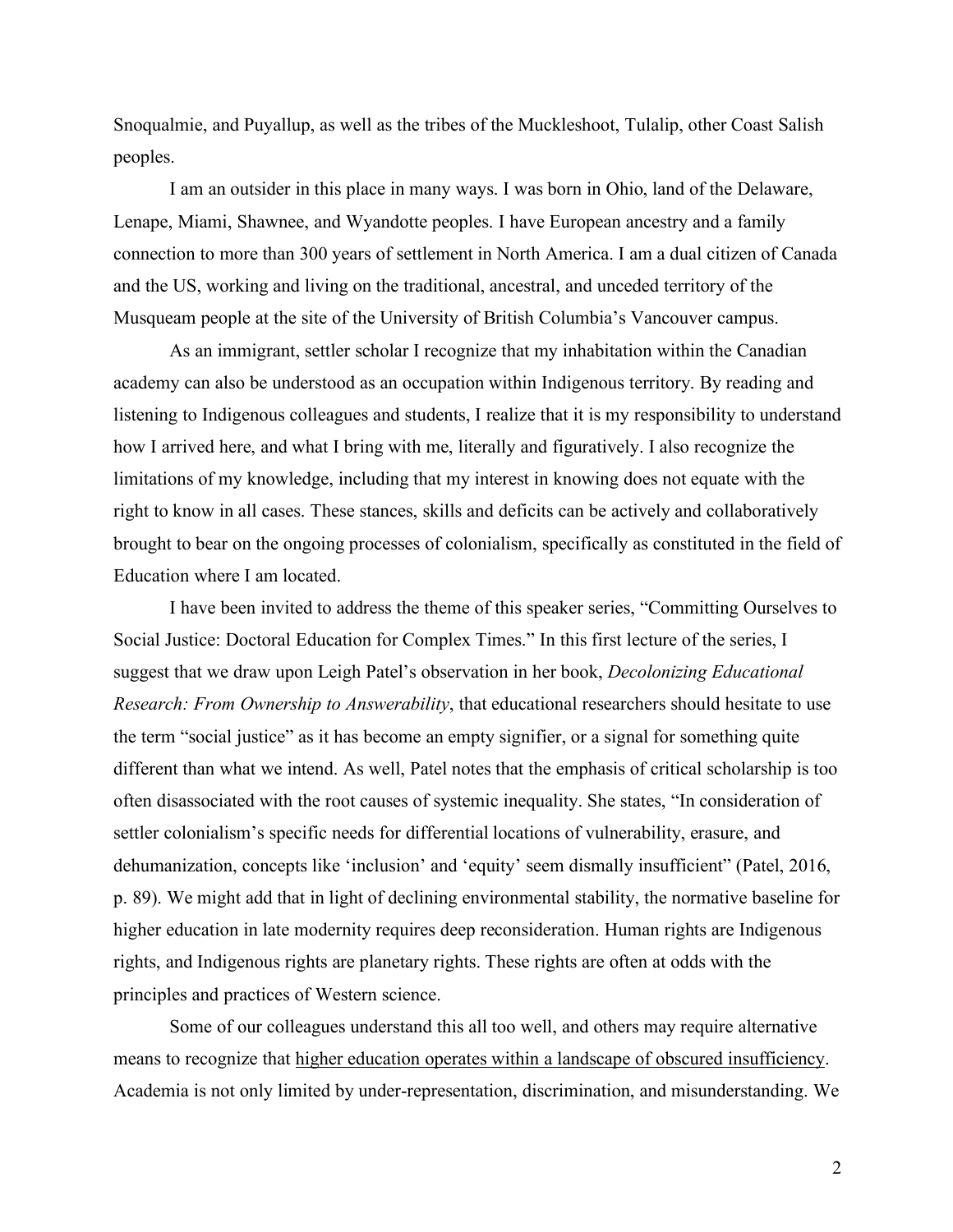are also limited by our active participation in competition, self-promotion and individualized systems of prestige.

The title of my talk, "Viewing the landscape of doctoral education against the horizon of policy: Placing ourselves in the academic arboretum," emphasizes educational purpose and place, but also the colonial underpinnings of Western science. The "horizon of policy" references the spatializing sensibility of being located in a particular spot and turning around to view the encircling horizon. This is a planetary standpoint. The metaphor of a 360 degree "policy horizon" takes into consideration that we must move our entire beings to realize what is all around us, instead of facing in one direction and only seeing what is straight ahead.

The "academic arboretum" in the title references the artificiality of the background scenery of many university campuses, an unrealistic environment cultivated for daily performances of the "life of the mind." The trees that make up the academic arboretum, while lovely to look at in their own right, block our vision of the horizon while also supplanting the forests that stood in place before them. In framing our discussion of the future of doctoral education in this way, I am juxtaposing two viewpoints of postsecondary policy and practice within the landscape of the university campus: the viewpoint toward the horizon and the standpoint of our relationship to our immediate surroundings.

In a simplistic sense, the scenery we see from these vantage points represents ecological systems of inter-relation. The simulated forest within the campus setting is a cultivation that does not resemble the world outside the university walls. We might even call the campus a tree zoo that depends upon us for survival, an arboreal artificiality that perhaps is as untenable as it is unnatural. Higher education, and those of us within it, are implicated and imbricated in this obscured insufficiency, of being in a landscape without a world, where the selected tree specimens before us overlap to block our view of the holistically integrated knowledge systems we have uprooted.

Dr. Nerad has shared with me the 2019 Hannover Recommendations that came out of an international conference and workshop series on the Forces and Forms of Doctoral Education Worldwide, sponsored by the Volkswagen Foundation. The first of seven recommendations is to: "establish a Joint Value System rooted in the universal principles of the United Nations Human Rights Charter. It should be based on respect for the individual and aim for an equilibrium of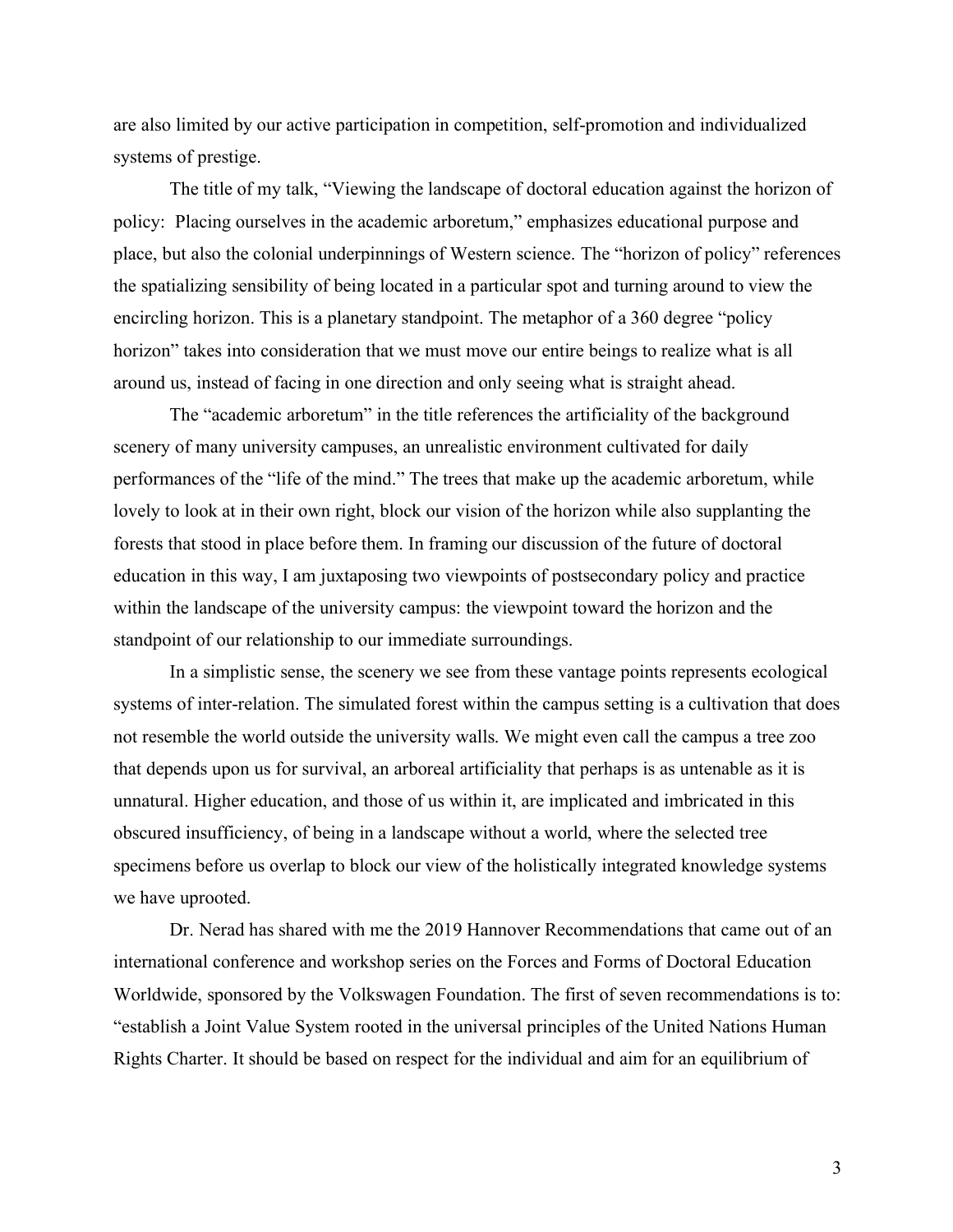knowledges from South, North, East and West including indigenous knowledge systems in an 'ecology of knowledges'".

I want to focus on this first recommendation today, particularly the phrase "ecology of knowledges." While the Universal Declaration of Human Rights informs the protection of individual freedoms, it is not sufficient to address the relational accountability necessary to protect and realize self-determination of Indigenous peoples and their knowledge systems, which extends to ecological systems. Land rights and the rights of the land must be explicitly named in any effort to promote a holistic "ecology of knowledges."

As well, Indigenous peoples have unique rights that include and extend beyond the human rights cited in the Hannover report. In light of what we already know about social, economic, and ecological inter-dependencies and impending climate forecasts, research universities and their higher education systems cannot deliver on promises to develop the "original, responsible, and ethical thinkers," noted in the Hannover report, while continuing to operate within extractive and exclusionary premises that impinge upon or exclude the unique rights of Indigenous peoples.

The United Nations Declaration on the Rights of Indigenous Peoples, Article 11.2 declares that "States shall provide redress through effective mechanisms, which may include restitution, developed in conjunction with indigenous peoples, with respect to their cultural, intellectual, religious and spiritual property taken without their free, prior and informed consent or in violation of their laws, traditions and customs." Article 28 states that "Indigenous peoples have the right to redress, by means that can include restitution or, when this is not possible, just, fair and equitable compensation, for the lands, territories and resources which they have traditionally owned or otherwise occupied or used, and which have been confiscated, taken, occupied, used or damaged without their free, prior and informed consent."

These articles pertain directly to higher education in imperial and settler states in that the research practices of academic knowledge production continue to impede the free, prior and informed consent of Indigenous peoples in relation to field research practices, collection of data including that relating to natural environments and human subjects, denial of Indigenous knowledge systems including that which depends upon the land, as well as the continued justification for and formation of social and economic stratification through elite forms of credentialization and capital concentration. Furthermore, higher education institutions in settler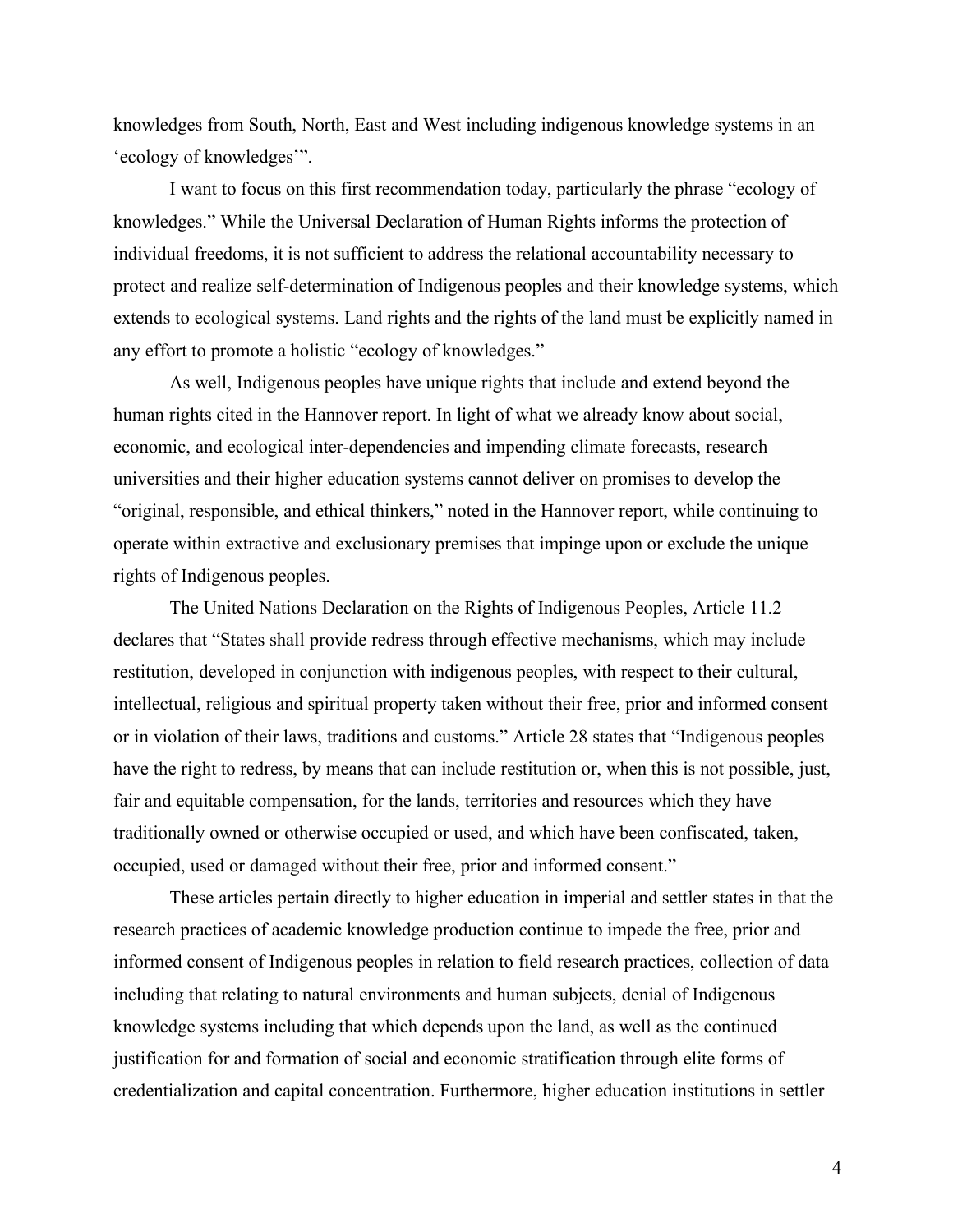states occupy Indigenous territories and are subject to treaties where these apply. In countries such as Canada, universities are located on Indigenous lands.

Indigenous academics, elders and knowledge keepers are in dialogue with university leadership in many Canadian institutions, but the right to be included or recognized is not the same as the rights of self-determination. I would like to discuss two documents that guide further discussion of this statement. First, in their recently released Red Paper titled *Land Back*, the Yellowhead Institute at Ryerson University in Toronto describes the connections between land and Indigenous knowledge systems in the Canadian context. The report, written by Institute directors Shiri Pasternak and Hayden King, and informed by a network of research collaborators, is divided into five parts that address the conditions that affect Indigenous jurisdiction. These are: the spectrum of consent, denial, recognition, reclamation, and the continuation of life. Among the aspects of the spectrum of consent that are outlined, the Epistemic element "accepts Indigenous knowledge frameworks and languages for understanding relationships to the land. This may include Indigenous science, land management customs, obligations to the land and waters, or recognizing the land as having agency. This knowledge can be embedded in Indigenous law and governance."

Individualized knowledge and ownership systems, as supported by Western science and the Doctrine of Discovery, are inconsistent with the relational accountability necessary to promote Indigenous rights and resurgence. The *Land Back* report asks the question, "is it the goal simply that Indigenous people make decisions about how to participate in Western social, economic, and political systems? Or must this mean a challenge to those very systems, which have threatened Indigenous existence as nations and as people who live in relation to their own laws?" These questions can also be asked of educational systems at all levels. In relation to doctoral education and the phrase "ecologies of knowledge," we might ask how academic research programs account for the structural violence of dispossession that may be embedded in faculty hiring practices, student recruitment, workplace climate, curriculum, disciplinary norms and cannons, community engagements, and research protocols.

The second document I want to bring into this discussion is the *Red Deal* by the Red Nation, which extends the climate justice proposals of the Green New Deal, with emphasis on Indigenous rights to land and self-determination. The Red Nation, a grassroots coalition, connects land and climate action in what could be described as a movement toward a true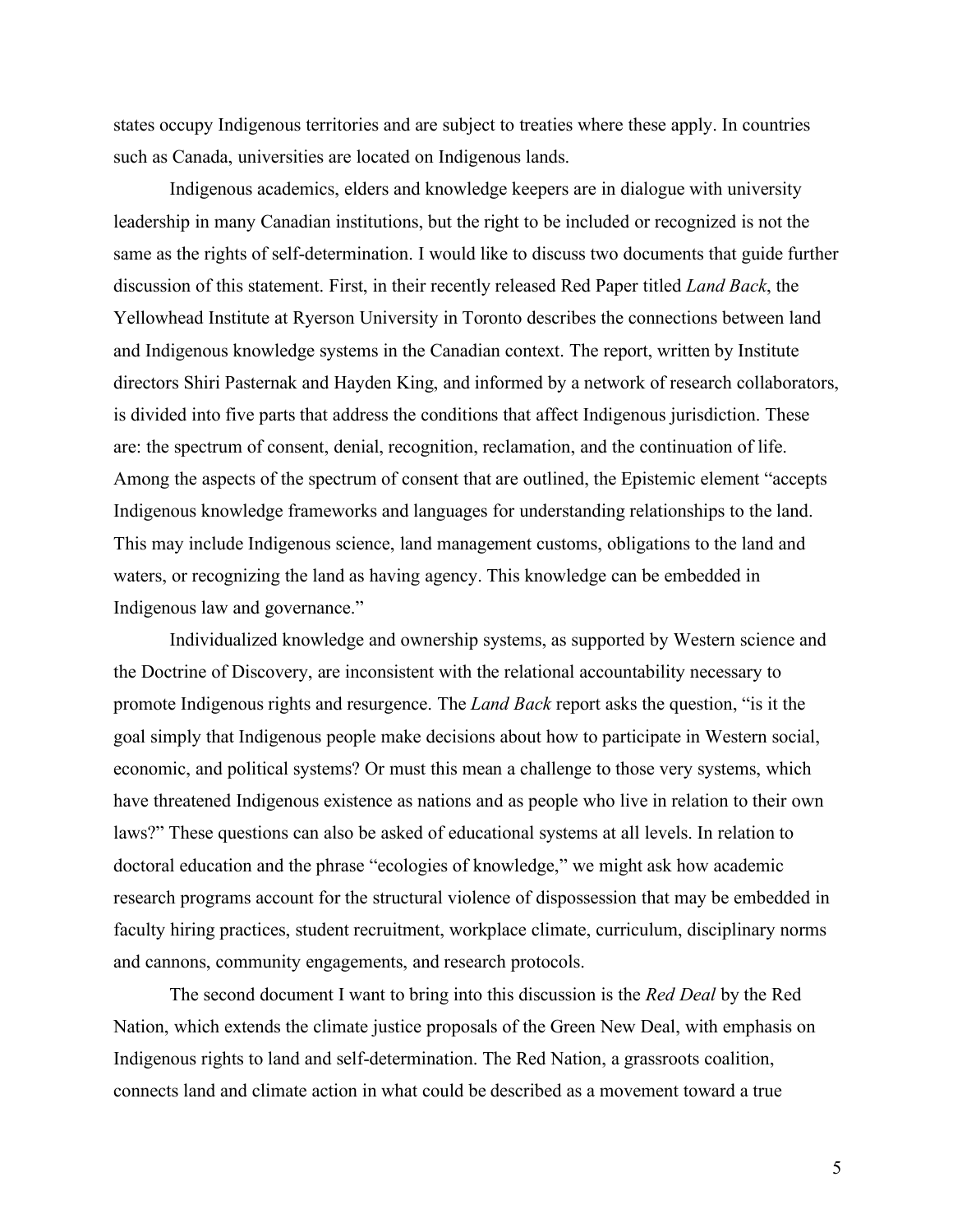"ecology of knowledge." They state that "The Red Deal is not a 'deal' or 'bargain' with the elite and powerful. It's a deal with the humble people of the earth; a pact that we shall strive for peace and justice and that movements of justice must come from below and to the left. We do not speak truth to the powerful. Our shared truth makes us powerful. And this people's truth includes those excluded from the realms of power and policy-making."

The principles of the *Red Deal* are: 1) What creates crisis cannot solve it, 2) Change from below and to the left, 3) Politicians can't do what only mass movements can do, and 4) From theory to action. While many of the examples in the *Red Deal* draw from the US context, the areas of struggle that they outline pertain to knowledge systems broadly, our globalized economies, and the research practices of our higher education institutions. The Red Nation collective calls upon others to join them in "seek[ing] peace and right relations between all life."

We need only to listen to our own students to know that it is time for this very necessary redirection. Furthermore, Western science has not been silent on climate change, even as the connections to Indigenous dispossession are not always fully specified. As has been affirmed in many Fridays for the Future rallies this year, millions of youth and their advocates are aware that immediate action is necessary. However, higher education institutions must be willing to confront their addiction to capital to remain relevant in this transformation. Scientists and land defenders have led; the question is who will follow.

At my own institution, a pro-divestment student group named UBC350 organized our September 27<sup>th</sup> Climate Strike. They advertised the event on social media and by painting a student-maintained campus landmark called the Engineering Cairn that is known for frequent repainting and graffiti as a form of student expression. The UBC350 group painted the time and date of the climate strike, and the phrase, "Climate, racial, migrant, gender, labour, Indigenous Justice." In less than 12 hours, UBC Building Operations staff had been directed by the university administration to cover the messages with white paint, citing obscenity concerns. For decades, maintenance and monitoring of the Engineering Cairn has been the responsibility of a student group called the Keepers of the Cairn within the Engineering Undergraduate student society. Students noted that administrative intervention in the repainting of the cairn in this manner was "virtually unprecedented." Not only were the details of the climate strike event whitewashed, so too was the phrase "To change everything we need everyone!" Thankfully, this message of solidarity was anonymously repainted the following morning.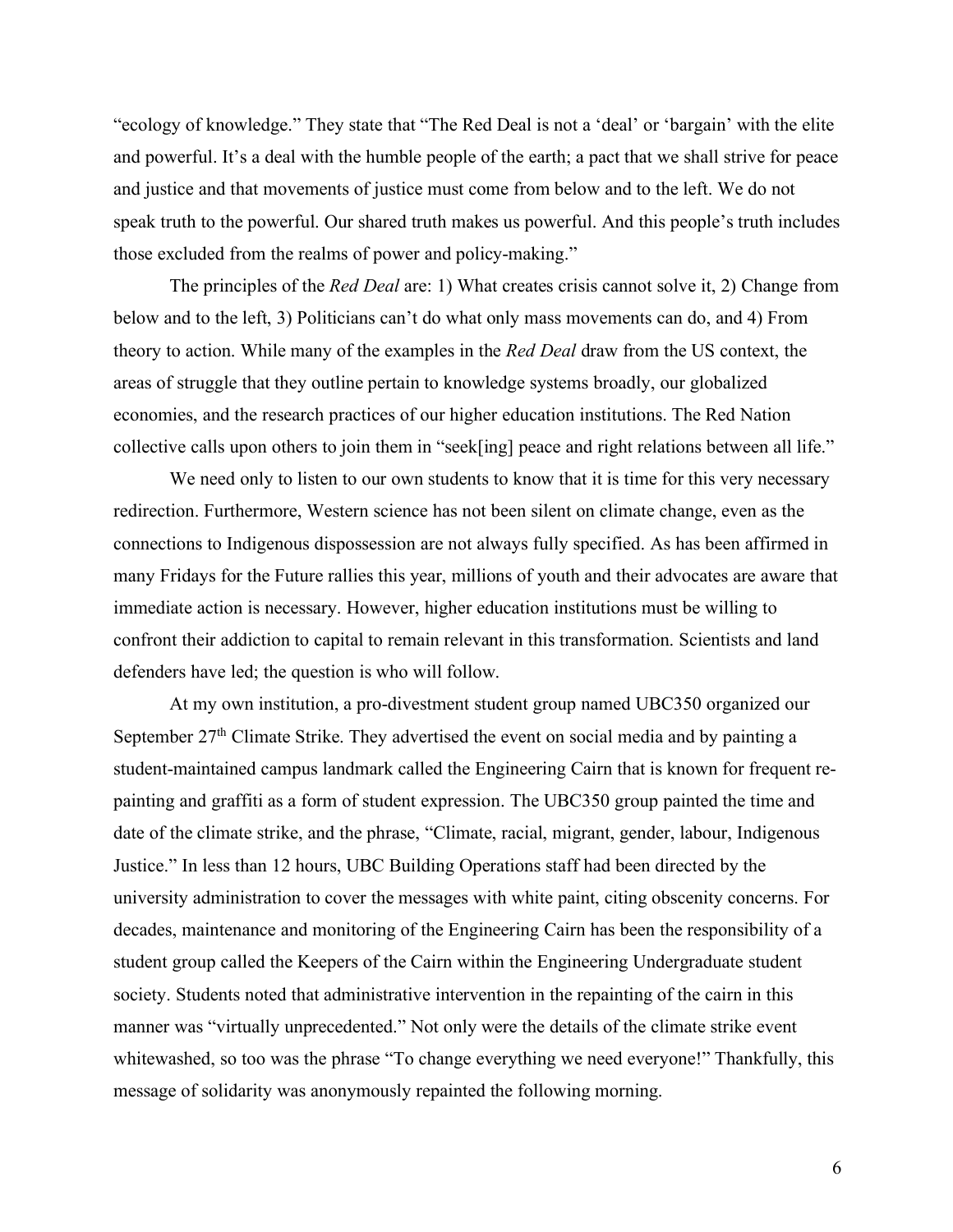By focusing on public relations, prestige metrics, and revenue generation our universities risk alienating the next generation while putting future generations at risk of further harm by institutional inaction and failure to adapt. While we might like to imagine that we work within nodes of global knowledge exchange, we are instead located within sites of globalized knowledge extraction, with material and ethical consequences.

And yet the role of research and education in collaborative inquiry and development is clear. This month the government of British Columbia introduced legislation to implement the UN Declaration on the Rights of Indigenous Peoples into provincial law, in partnership with the First Nations Leadership Council (BC Assembly of First Nations, First Nations Summit and Union of BC Indian Chiefs). Central to the alignment of provincial law with the UN Declaration is the structural change needed to ensure and support joint-decision making and consent-based decision making between Indigenous nations, industry, and government.

Much of the focus at present is on relationship building between First Nations and BC's heavily resource-dependent economic sectors such as forestry and mining. At the very least, this implementation will strengthen the knowledge and competencies that will be expected from our graduates in fields such as Law, Public Policy, Forestry, Mining Engineering, and Indigenous Studies. It is likely that the skills necessary to fully implement the UN Declaration will extend much more broadly into all areas of the university, and will entail increased attention to antiracist, decolonizing and anti-colonial pedagogies in all disciplines. Perhaps most importantly, the implementation will likely change the legal and normative context of the relationship between UBC and the Musqueam people.

It is time to ask how the implementation of the UN Declaration on the Rights of Indigenous Peoples will influence the mission of the research university in Canada and elsewhere. Yet, transforming the academy cannot happen solely at the level of pedagogy; governance must also change.

In relating these concepts to the theme of this speaker series, I want to highlight Patel's recommendation when she states, "Perhaps one of the most explicit decolonial moves we can make, in this moment, is to sit still long enough to see clearly what we need to reach beyond….Without pause, it's difficult to ascertain what structures, what inequitable structures, are enlivened by narratives, even and perhaps especially the progress narratives." (Patel, 2016, p. 88).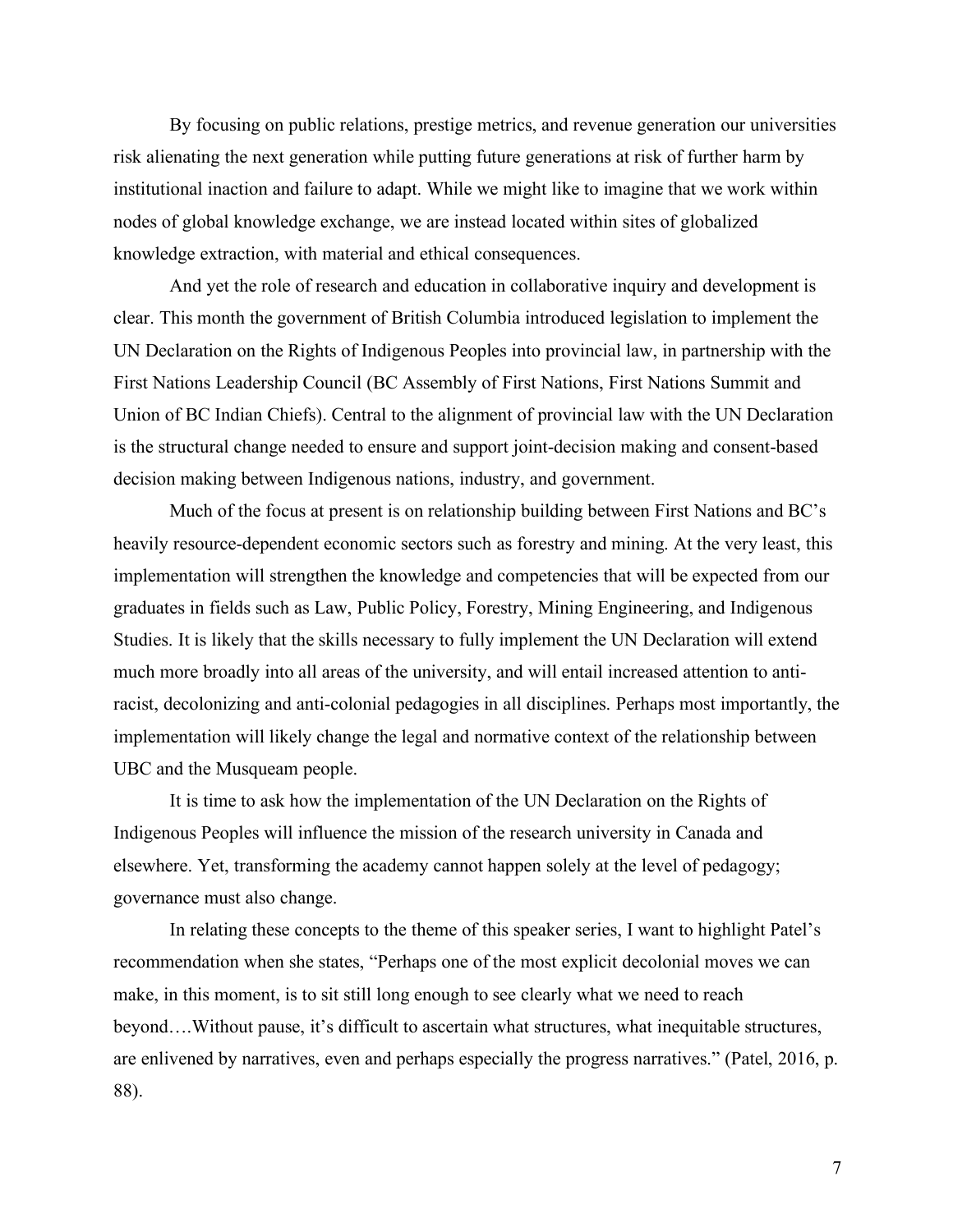The images that have been cycling before you are part of an ongoing photo essay on the subject of campus trees. The presentation of these images in this format and in this context is meant to convey the veiling and distracting aspects of the campus arboretum, where imported vegetation confuses our sensibilities and desires for connection with the non-human world.

Now I want to turn to an expression of what the campus arboretum has replaced through erasure of the natural environment of the campus. This project is called Tree 973, and it is an ongoing photo essay focusing on a single tree at UBC to examine the changing campus site in relation to the surrounding forest. I want to share it with you today as a way to see this landscape of obscured insufficiency.

What we are seeking to understand is the nature of the forest-shaped hole that has been filled with a globalizing research university. At the center of campus, the view of the original ecological system is obscured, both by buildings and planted trees that form the academic arboretum. The insufficiency that we cannot see is the disconnection and potentially irreparable harm we continue to inflict on our own local environment and social structures, as well as the mirroring forest-shaped holes we are creating and connected to in other parts of the world.

Tree 973 is a Douglas Fir recommended for retention in a residential development area known as Wesbrook Place, managed by UBC Properties Trust, situated within unceded Musqueam territory. Wesbrook Place is a university neighbourhood that contains leasehold market-based housing units, faculty/staff rental properties, recreational amenities, and retail space. Revenue from the projects managed by the UBC Properties Trusts is estimated to be \$2 billion Canadian dollars over 20 years, and contributes to an endowment with earnings that are used to support "discretionary strategic priorities," which include capital projects and research funding. The total land development endowment at UBC currently amounts to over \$800 million.

Tree 973 is the tallest tree on the site, reaching the height of the canopy of the other Douglas Firs in nearby Pacific Spirit Park and the remaining trees in adjacent lots. These trees of similar height had been part of a contiguous forest prior to the site being cleared for campus development. Tree 973 is likely around 100 years old based on its size, belonging to a century of forest regrowth that began after a period of intense timber logging in the 19<sup>th</sup> century, which slowed after the establishment of the university site in the early 1900s. Now isolated to a small group of trees at the corner of the grazed block, Tree 973 serves as a reference point for the